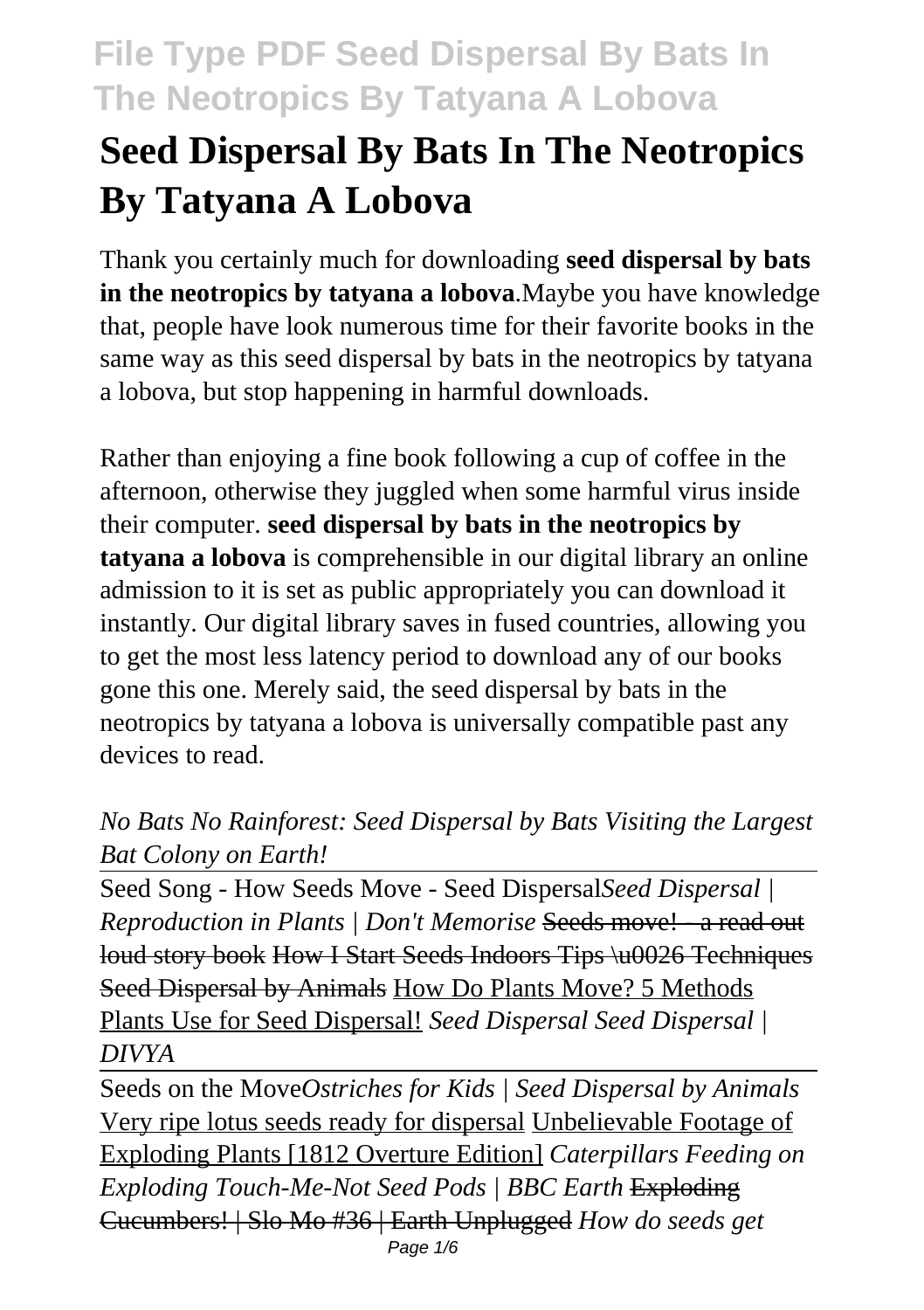*around?! (in MACRO!) | Maddie Moate* Exploding seed pods. - Biodiversity Shorts #7 Seed dispersal -- The great escape

SAVMA's Pollinator's Week 2020: Nectar-feeding Bats DISPERSAL OF FRUITS PART 1 **Introduction to plant ecology module 9.4 - Dispersal syndrome examples and review** Seed Dispersal by Explosion **Parts Of A Plant | The Dr. Binocs Show | Learn Videos For Kids** Fun book Finds! It All Starts With A Seed... How Food Grows **Tree Migration and Ingenious Seed Dispersal** Seed Dispersal By Bats In

Bats as seed dispersers and reforesters. About Bats. Why bats matter. Bats as seed dispersers and reforesters. Like birds, some bats play a critical role in spreading the seeds of trees and other plants. Some tropical fruit bats carry seeds inside them as they digest the fruit, then excrete the seeds far away from the original tree. These seeds drop to the ground in their own ready-made fertiliser, which helps them germinate and grow.

Bats as seed dispersers and reforesters - Why bats matter ... Seed Dispersal by Bats in the Neotropics. Monograph. Series: Memoirs of the New York Botanical Garden Volume: 101. By: Tatyana A Lobova, Cullen K Geiselman and Scott A Mori. 471 pages, Col plates, figs, tabs. Publisher: New York Botanical Garden Press. Click to have a closer look. ISBN: 9780893275013 Hardback Dec 2009 Usually dispatched within 2-4 weeks.

Seed Dispersal by Bats in the Neotropics | NHBS Academic ... Buy Seed Dispersal by Bats in the Neotropics: 101 (Memoris of the New York Botanical Garden) 1 by Tatyana A. Lobova, Cullen K. Geiselman, Scott A. Mori (ISBN: 9780893275013) from Amazon's Book Store. Everyday low prices and free delivery on eligible orders.

Seed Dispersal by Bats in the Neotropics: 101 (Memoris of ...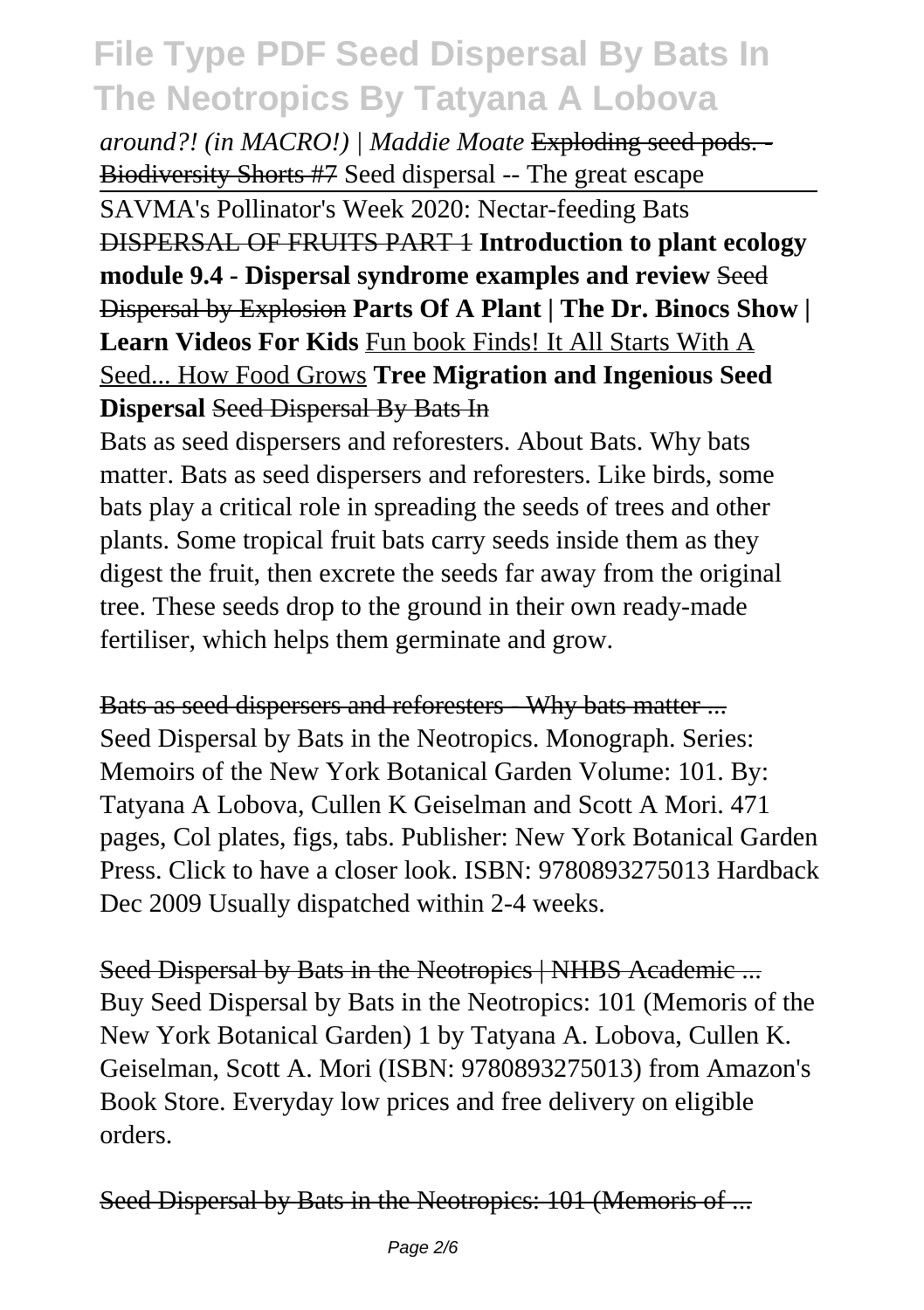Seed retention time within bats is often less than 20 minutes and the bats often defecate the seeds while in flight. The seeds of such plants as Cecropia, Solanum, and Vismiaare adapted for dispersal by bats and are often the first plants to colonize large open areas. A plastic sheet placed in the middle of one of these fields and checked for seeds periodically reveals that scarcely any seeds arrive during the day whereas there is a steady "seed rain" during the night.

#### Bats as Dispersers - New York Botanical Garden

Bats play a fundamental role in seed dispersal due to their exceptional species diversity, abundance, and a variety of canopy and understory feeding habits. "Bats disperse a larger amount of seeds per species than birds, increasing the probability of seed establishment," write the study authors.

Seed dispersal by fruit-eating bats essential to tropical ... Using seed traps examined before sunrise (0400 h) and before sunset (1800 h), we compared volant vertebrate seed dispersal, assuming that seeds found at the end of the night were dispersed by bats and those found at the end of the day were dispersed by birds. We did not find seeds from other frugivores such as monkeys or opossums.

Seed Dispersal by Bats and Birds in Forest and Disturbed ... We investigated seed dispersal by birds and bats in a successional area in the lowland dipterocarp forest of the Subic Watershed Forest Reserve (SWFR) in Luzon Island, Philippines. Using pairs of day and night traps, we collected seeds during 3 mo of wet season and 3 mo of dry season in a 1.2?ha study site.

Seed Dispersal by Birds and Bats in Lowland Philippine ... The importance of chiropterochory, or bat mediated seed dispersal, relies on the fact that 549 species of 62 plant families are dispersed by bats in the Neotropics ( $L_{\text{Page 3/6}}$  et al. 2009)....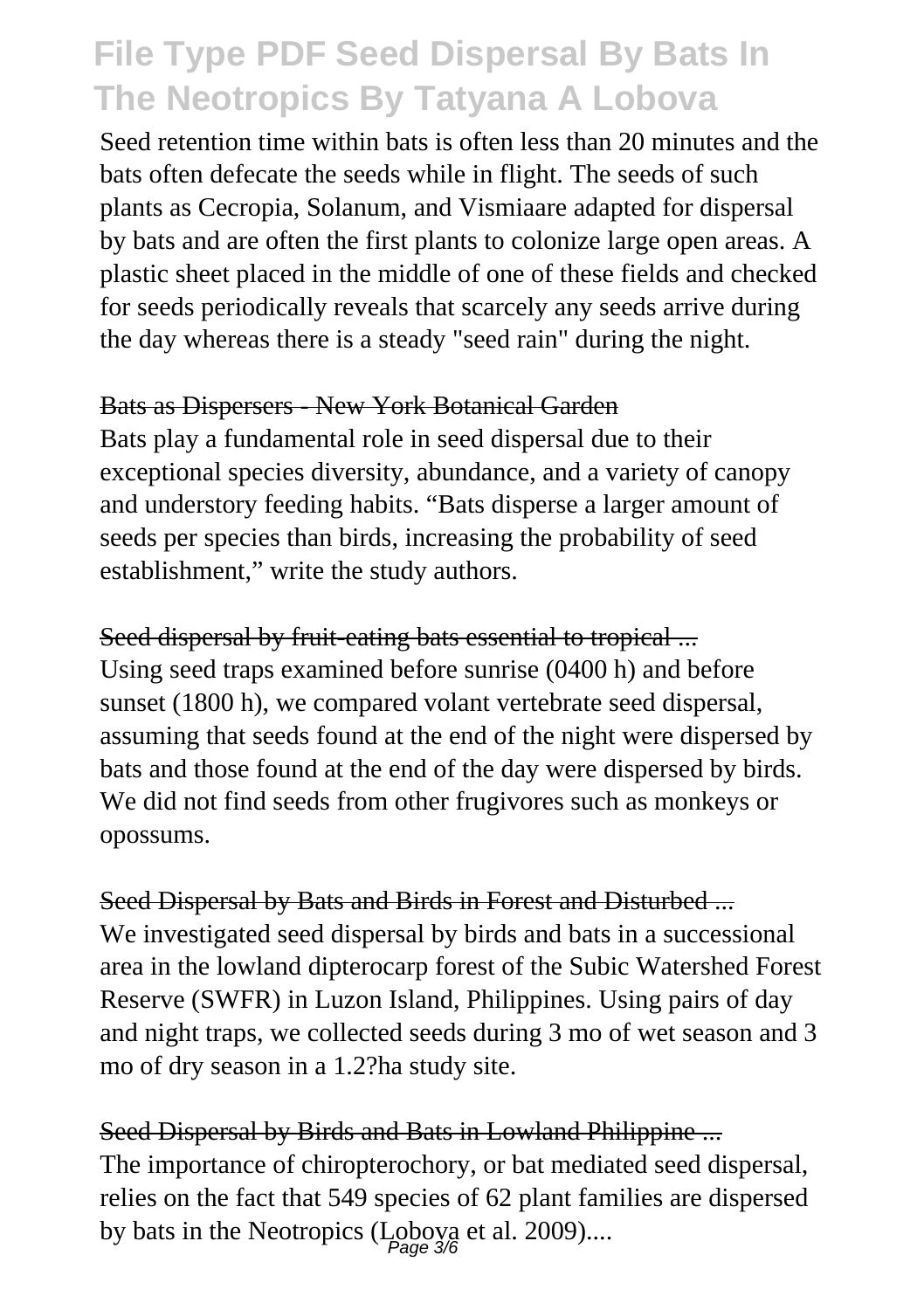Seed dispersal by bats in the Neotropics | Request PDF of Seeds Dispersed by Bats in the Neotropics is being prepared. The Seed Atlas will include original morphological and anatomical data with descriptions and images of the fruits and seeds of species of plants dispersed by bats throughout Both genera and species will be described.

#### Atlas of Seeds Dispersed by Bats in the Neotropics

We investigated seed dispersal by birds and bats in a successional area in the lowland dipterocarp forest of the Subic Watershed Forest Reserve (SWFR) in Luzon Island, Philippines. Using pairs of day and night traps, we collected seeds during 3 mo of wet season and 3 mo of dry season in a 1.2?ha study site.

Seed Dispersal by Birds and Bats in Lowland Philippine ... "Bats are great pollinators, they help with seed dispersal, and certain bat species can eat between 30 to 50 per cent of their body weight in one feeding, which means they help control insect populations," said Anthony Laforge, lands director at Wahnapitae First Nation.

First Nations to study shrinking bat populations in northeast Bats dispersed almost five times more seeds than the birds and also more seeds per individual (birds: 5,415 seeds, 66.8 seeds/individual; bats: 26,670 seeds, 75.1 seeds/individual). Although the number of bird fecal samples was five times lower than the number for bats, on average each bird species dispersed more plant species: the plant/animal ratio was 3.9 for birds and 2.7 for bats.

Partitioning of seed dispersal services between birds and ... Restoration of tropical forest depended in large part on seed dispersal by fruit-eating animals that transported seeds into planted forest patches. We tested effectiveness of dispersal agents as Page 4/6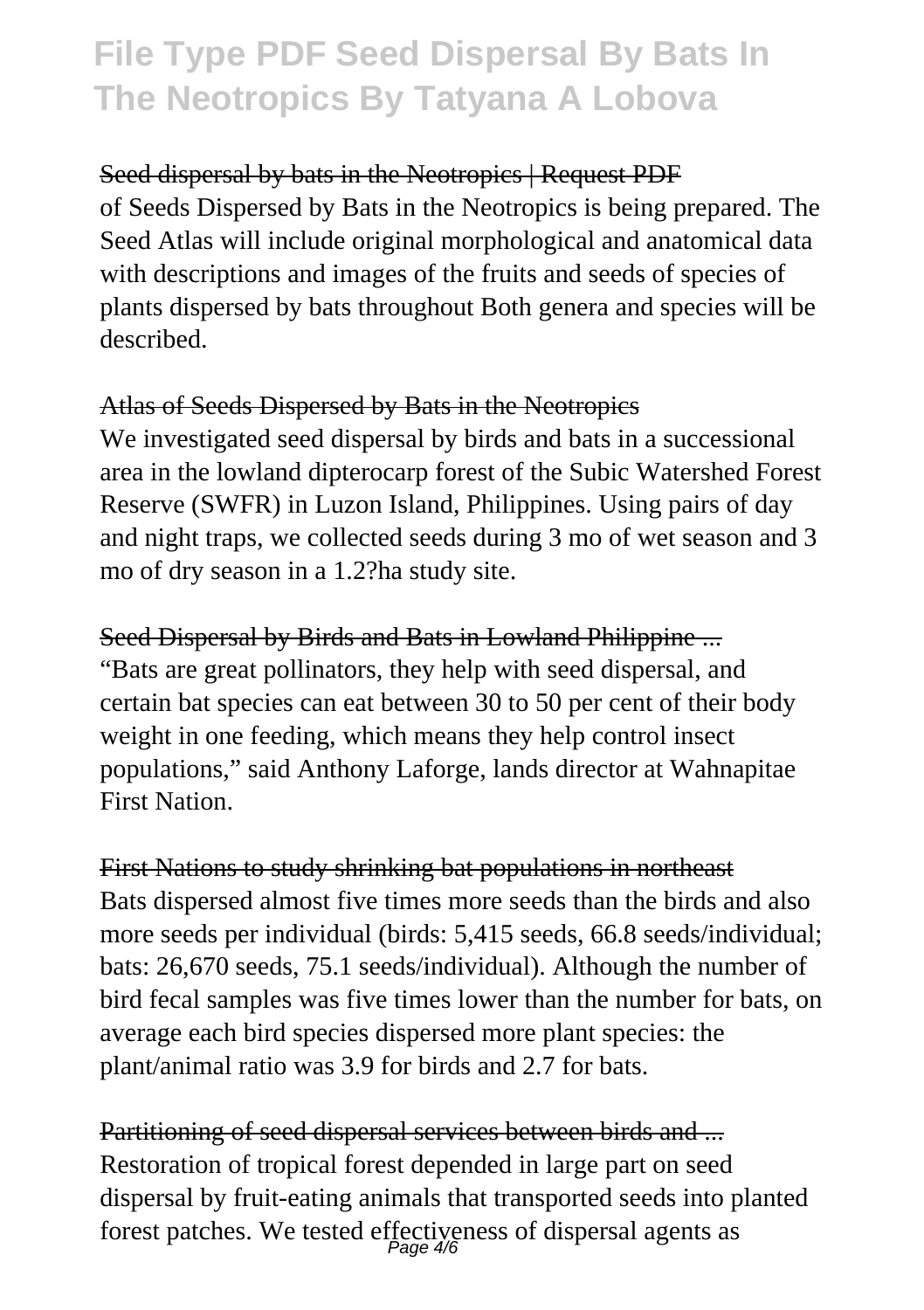revealed by established recruits of tree and shrub species that bore seeds dispersed by birds, bats, or both.

#### Roles of Birds and Bats in Early Tropical-Forest Restoration

As the majority of seeds are dispersed only to feeding roosts, median dispersal distances were similar for both large (42–67 m) and small (42–65 m) seeds. However, small seeds were potentially dispersed up to 75.4 km, four times further than the previous maximum distance estimated for a similar-sized frugivore.

Long-distance seed dispersal by straw-coloured fruit bats ... However, in Mahua tree, Madhuca latifolia (Sapotaceae) both pollination and seed dispersal are predominantly performed by pteropodid bats. We report the foraging and seed dispersal strategies of three sympatric pteropodid bats, Cynopterus sphinx, Rousettus leschenaultii and Pteropus giganteus, during two successive fruiting seasons of M. latifolia. These sympatric fruit bats exhibited spatiotemporal variation while foraging and consumed fleshy mesocarp of fruits and discarded the seeds.

Seed dispersal of a tropical deciduous Mahua tree, Madhuca ... Fruit-eating bats are one of the most important seed dispersers in the tropics. Their fruit consumption increases dispersal distance from parent plants, seed germination, and seed survival. They disperse keystone species, and help maintain forest diversity because of their diverse diet.

#### Bat boxes and seed dispersal - Osa Conservation

The dispersal–dormancy correlation was consistently negative, regardless of how we measured seed dispersal, although such correlation was marginally non?significant between seed dormancy and maximum dispersal distance  $(P = 0.06$ ; Fig. 4c). In accordance with traditional expectations, seeds of perennial species were more likely to be larger, dispersed further and less likely to be dormant.